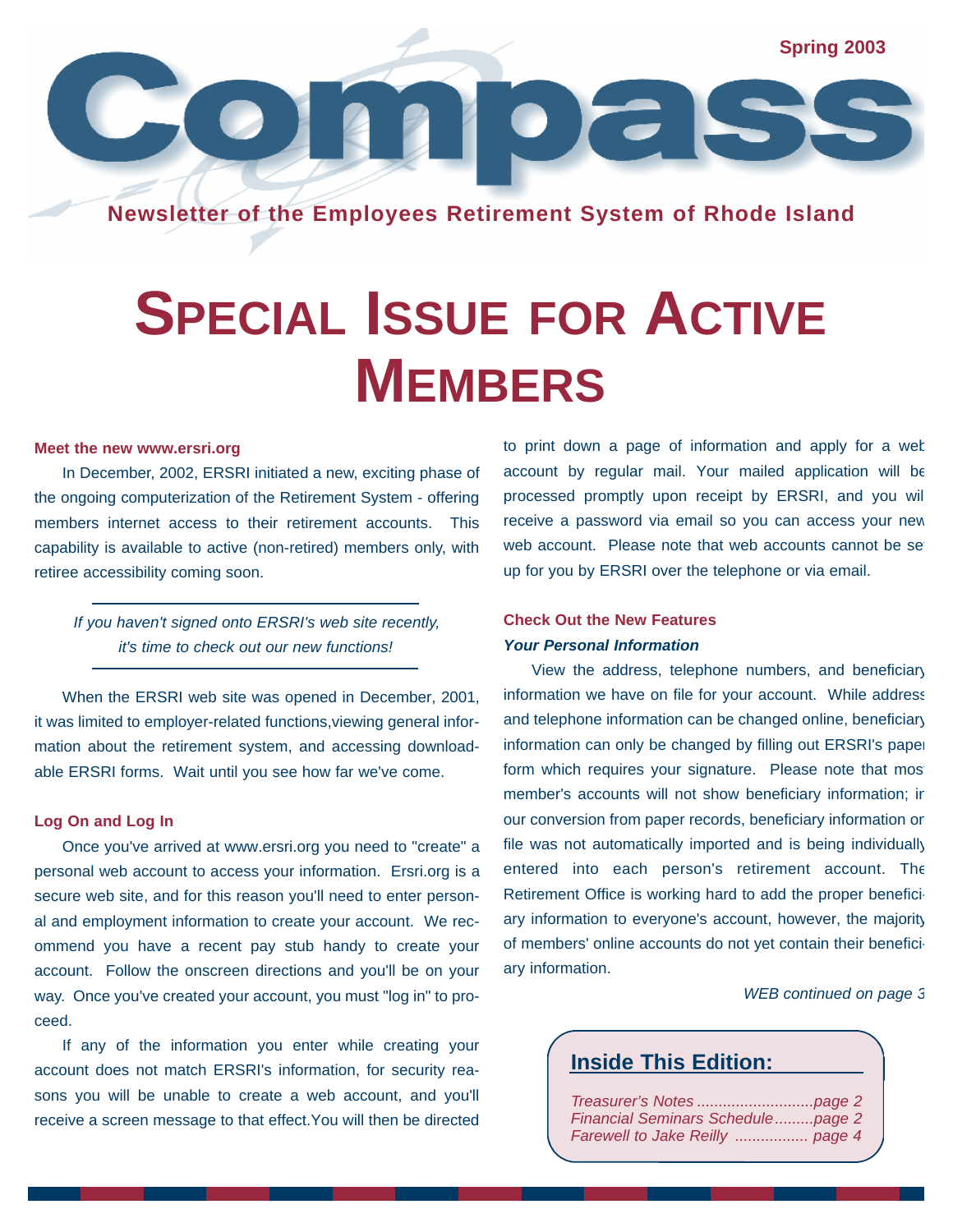

## Investment Notes from **GENERAL TREASURER Paul J. Tavares**

### *ERSRI Computer Project* **Phase I Completed**

F or the past four years we have been modernizing the way the Employees Retirement System of Rhode Island (ERSRI) does business in order to better serve our members. After decades of coping with an antiquated system that relied heavily on manual procedures, ERSRI is finally moving into the high technology age.

The project, which is one of the state's largest computerization efforts, includes the design, development and implementation of a state-of-the-art pension administration system which will provide integrated workflow, imaging and office automation capabilities to significantly improve the speed and accuracy of business processing. As we proceed forward with the project, and as each new phase is completed, ERSRI staff will be better able to serve your needs as you plan for your retirement. The initiative will also improve the state's record management and reporting capabilities, creating a more efficient and consumer-friendly system.

I am extremely pleased to announce that we have successfully completed Phase I of the project and are proceeding with Phase II. The completion of Phase I includes the most visible sign of the computerization project for active (non-retired) members. This issue of the Compass Newsletter provides you with information on how you can utilize the new computer system to create a personal web account, which will allow you to access your personal account information.

I urge every member to visit the website, explore the new features that are available and fully take advantage of the capabilities of the new system.

### **Financial Planning Seminars**

General Treasurer Tavares has joined forces with the Financial Planning Association of Rhode Island (FPA-RI) to host a series of seminars across the state called "Saving and Investing in Uncertain Times." Topics include *Refinancing your home..is it too late?* ; *Investing in uncertain times*; and *Helping to send your children to college.* Please join us at a location below!

**Saturday April 5, 9-10:30 a.m.**  Rooms 1826 & 1828 CCRI Flanagan Campus, 1762 Louisquisset Pike, Lincoln

**Saturday April 26, 9-10:30 a.m.** CCRI Knight Campus, Auditorium, 400 East Ave., Warwick

**Wednesday April 30, 6-7:30 p.m.**  Mt. Hope High School, Library, 199 Chestnut St., Bristol

For more information, contact Marisol Garcia at (401) 222-2397 or visit WWW.TREASURY.STATE.RI.US

# **Compass**

PUBLISHED FOR THE ACTIVE AND RETIRED MEMBERSHIP OF ERSRI PAUL J. TAVARES, CHAIRPERSON FRANK J. KARPINSKI, EXECUTIVE DIRECTOR LISA TRAHAN, COMMUNICATIONS 40 FOUNTAIN STREET, 1ST FLOOR PROVIDENCE, RHODE ISLAND 02903 (401) 222-2203

E-MAIL: ERSRI@ERSRI.ORG VISIT OUR WORLD WIDE WEB HOMEPAGE: HTTP://WWW.ERSRI.ORG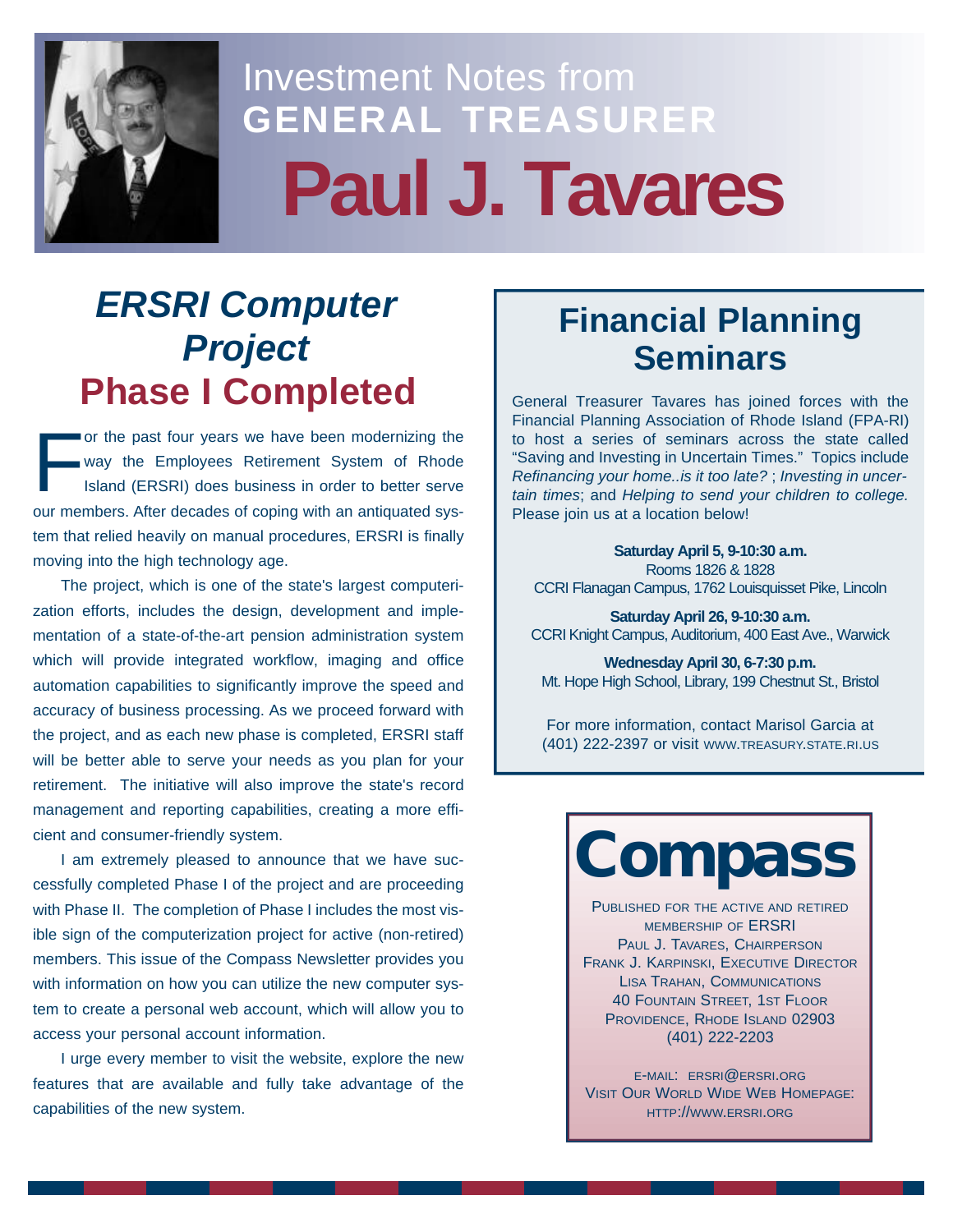### *WEB continued from page 1*

If you know you have submitted a beneficiary nomination form to this office, but your beneficiary is not reflected in your online account, don't panic. If you want to change or submit beneficiary information, please download a beneficiary form from the website and submit it to the Retirement Office for processing.

### *Contributions & Service Credit in Your Account*

You can view your contributions, regular service credit and purchased service credit. Contributions and regular service credit shown will be as of the date of the last retirement payroll posted by your employer. Click on "account details" to see your retirement payroll postings, year by year; click on any year to view further details for that year. The information you will see is based on payroll submissions by your employer. If you've made any purchases of service credit, they will be reflected in your online account.

### *Retirement Benefit Estimate Calculator*

The most exciting aspect of ERSRI's web site is that members can create their own benefit estimates, using the actual information shown for their account, to help with retirement plans. It's easy, it's fun, and you can do it from home. Regular retirement, disability retirement, choosing payment options to provide a survivor with a benefit - it's all there. Use actual wages and service credit, or add in the extra 10 years you plan on working and the salary you project to be making 10 years from now. The benefit calculator is there to give you the figures you need to plan your retirement. Create as many estimates as you like, and save the ones you wish. Remember, these are only estimates and should be used for preliminary planning only.

If you have questions about the benefit calculations or retirement payment options, just click on the "Publications" link to find the Retirement Handbook. There you'll find the retirement calculations and benefit options explained, along with other pertinent information on retirement from ERSRI or MERS.

### *Purchase Cost Calculator*

There are many types of purchasable retirement service credit. To find out if you might have time eligible for purchase, just check the web site's page on "Purchase Service Credit." Typically, the cost of a purchase is the deciding factor. How much will your purchase cost? You'll need some basic information such as the type of purchase, dates of the time to be purchased, and in some cases the amount of wages you earned or would have earned for the time period you wish to purchase. Enter the information, and the web site will calculate an estimate of the purchase cost. If you decide you'd like to make the purchase, the forms to submit for each type of purchase are available for you to download. Simply complete the appropriate form and submit to ERSRI.

### **Viewable Online Estimated Service Credit**

Thanks to the help and cooperation of all ERSRI and MERS employers, as of December 2001, service credits are computed on a payroll frequency basis with information provided by your employer via the web.

The online service credit information for most members will be within 3-6 months of their own estimates, if not in total agreement. However, some members may find their accounts do not have as many years of service credit as expected. This may be the result of changes in frequency of contributions missing contributions or changes in employment status over the course of your carreer.

If you find a large discrepancy, just add in any time that's missing to your projected service credit when generating a benefit estimate. Your account will be validated as soon as possible.

### **Estimate Information, Validation, and Reliance on ERSRI Web Account Information**

The account information on the ERSRI web site is an estimate only. Information must be validated and audited by the Retirement Office. In some cases, lack of validation could effect your yearly or transactional details by not matching the reported contributions of your employer. Validation is typically performed when a member purchases service credit or has his/her account reviewed by ERSRI prior to a retirement counseling appointment. Currently, validation is done as needed and not upon request by the member without reason of retirement or purchase. Service credits posted and viewable ir your online account prior to December 2001 must all be manually validated by the ERSRI staff, which amounts to a review of over 38,000 files. ERSRI staff is working diligently to validate every member's account as soon as possible.